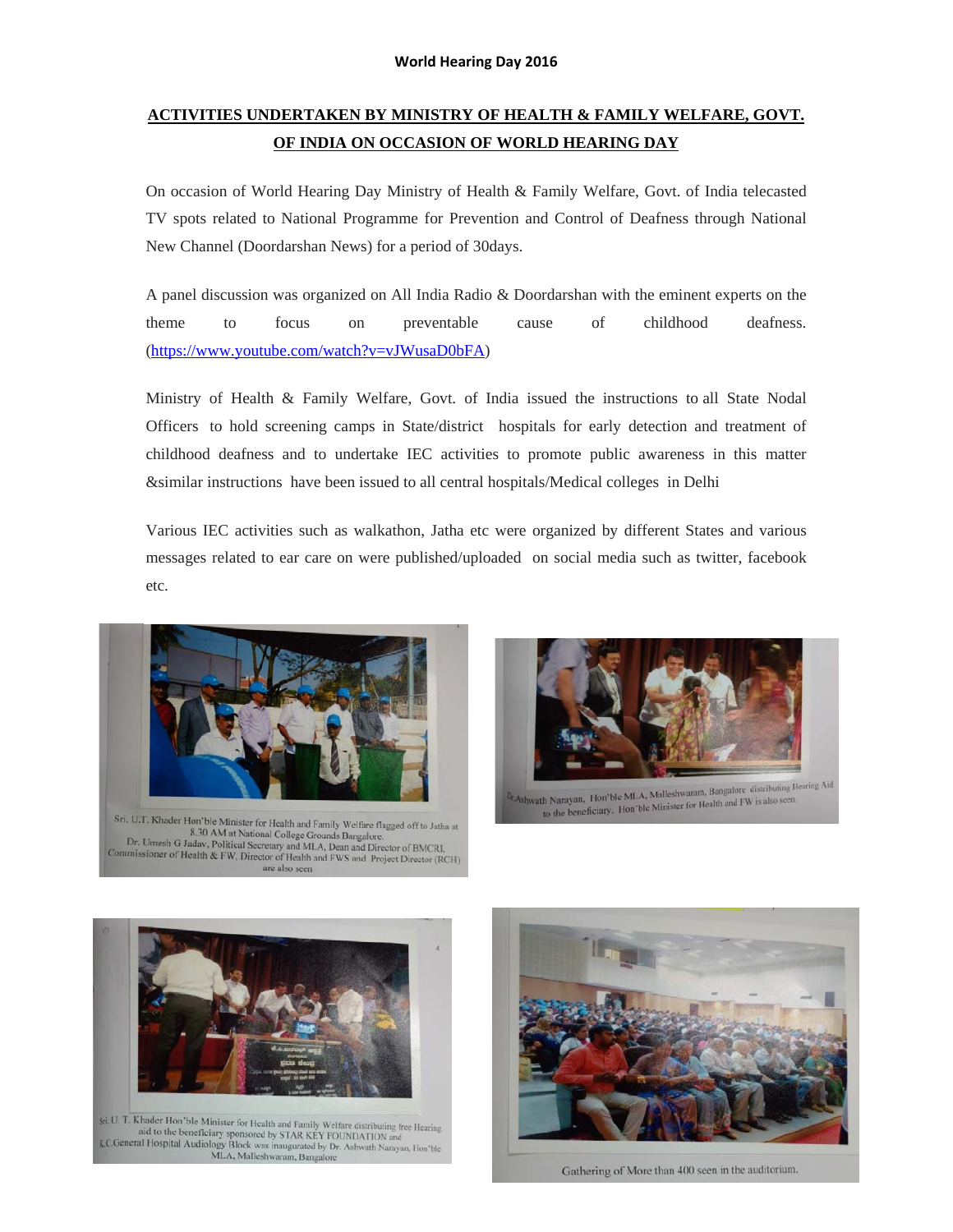## **REPORT OF ACTIVITIES- MANIPUR, INDIA**

The National Programme for Prevention & Control of Deafness (NPPCD) Cell of National Health Mission, Manipur under the leadership of the State Mission Director, Manipur undertook to observe the World Hearing Day 2016 with a series of activities.

The main function was held on the 3rd March 2016. Director, Health Services, Government of Manipur was the Chief Guest of the function while two additional directors of health were given the honour of being the guest of honour and president. About 20 ASHAs and 45 Students of the Female Health Worker training school, Imphal also attended along with some sister- tutors of the institute. Many State Mission employees also came to observe the program. Keeping in view the theme, State Nodal Officer NPPCD delivered a lecture on the prevention and control of deafness with emphasis on the importance of newborn hearing screening and importance of early intervention.

## **Awareness Camp, Senapati District: 24th Feb 2016**

An awareness program was organized by the District Nodal Officer Senapati district at a Community Health Centre on the 24th February 2016. The program was attended by 45 ASHAs, 36 Anganwadi Workers, 4 Anganwadi Supervisors, Child Development Program Officer and Medical Officer Incharge. State Nodal Officer NPPCD was the resource person. The resource person talked on the prevention and control of deafness, ear care, newborn hearing screening etc and roles of the ASHAs in the NPPCD program. There was a very stimulating question and answer session and very good interaction with the ASHAs and AWWs.

## Awareness Camp, Churachandpur Town: 25<sup>th</sup> Feb 2016

An awareness camp was held The Vimala Raina School in Churachandpur town. There were about 200 students and about a dozen teachers including the Principal of the school. The Chief Medical Officer, Zonal Education Officer, the District Program Manager were present on the dais. State Nodal Officer, NPPCD delivered a lecture on the prevention and control of deafness, ear hygiene, newborn hearing screening, and importance of early intervention to prevent mutism in children and disability in chronic ear infection; and prevention of noise pollution. 10 questions were asked at the end of the lecture and students were encouraged to answer the questions by declaring prize of Rs. 100 each for the student answering correct answers. It was a very nice program covered by the local print and electronic media.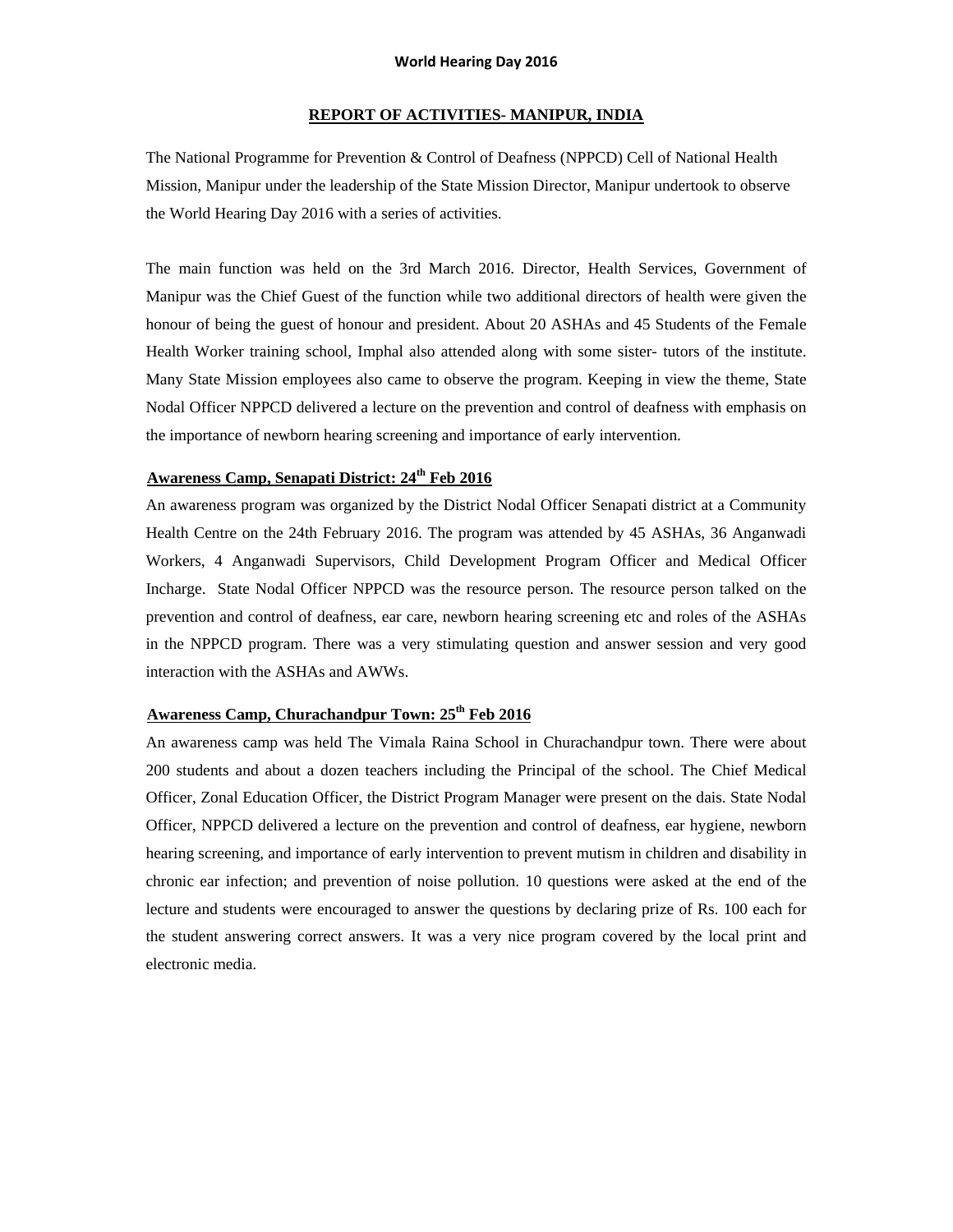#### **Awareness Camp, Bishnupur 27 Feb**

The Deputy Commisioner, CMO and ZEO, Bishnupur and other dignitaries of the health department were present in the program. About 60 ASHAs, Anganwadi workers, Medical Officers, medical staffs and public attended the awareness camp. SNO, NPPCD delivered a lecture on the prevention and control of deafness laying more stress on prevention of disability by earlier habilitation to teach speech after newborn hearing screening. The importance of early intervention in ear diseases caused by congenital causes, infection, trauma, noise pollution and ototoxic drugs etc. were explained in about one hour lecture and in the end ten questions were asked to the ASHAs present in the audience. Merit certificate and prize money of Rs. 100 in cash were given to the ASHAs giving right answers to the ten questions. There was a very nice question and answer session at the end of the program too. The Deputy Commissioner in his speech had praised the speaker for enlightening many useful knowledge regarding ear care and care for hearing impaired.

#### **Awareness Program in AIR and DDK, Imphal**

A 30 minute phone-in programme was sponsored in All India Radio (AIR) on 2nd March and a prize for the best question was given to Mr. Leishangthem Rajesh Singh, A Head Constable in Manipur Police Department on the 3rd March. Another 30-minute TV program was sponsored in Doordarshan Imphal and was repeat telecasted in IS TV Network and Impact TV Network on the 3rd March 2016.

### **Awareness Program in Imphal West District**

Another awareness program in Imphal West at a Primary Health Center was organized on the 19th March 2016. It was attended by about 100 people including 81 ASHAs, all staffs of the PHC and some office bearers of the local Panchayat. It was organized by the District Nodal Officer NPPCD and the Medical Officer Incharge of the PHC. State Nodal Officer NPPCD Manipur was the resource person and he delivered lecture on prevention and control of deafness: role of the ASHAs and people. Questions were asked after the talk and the first ASHA who could answer the question correctly was given a certificate and cash prize of Rs. 100. It was a very successful awareness camp and everyone took part with lots of enthusiasm. The resource person answered many queries from the audience.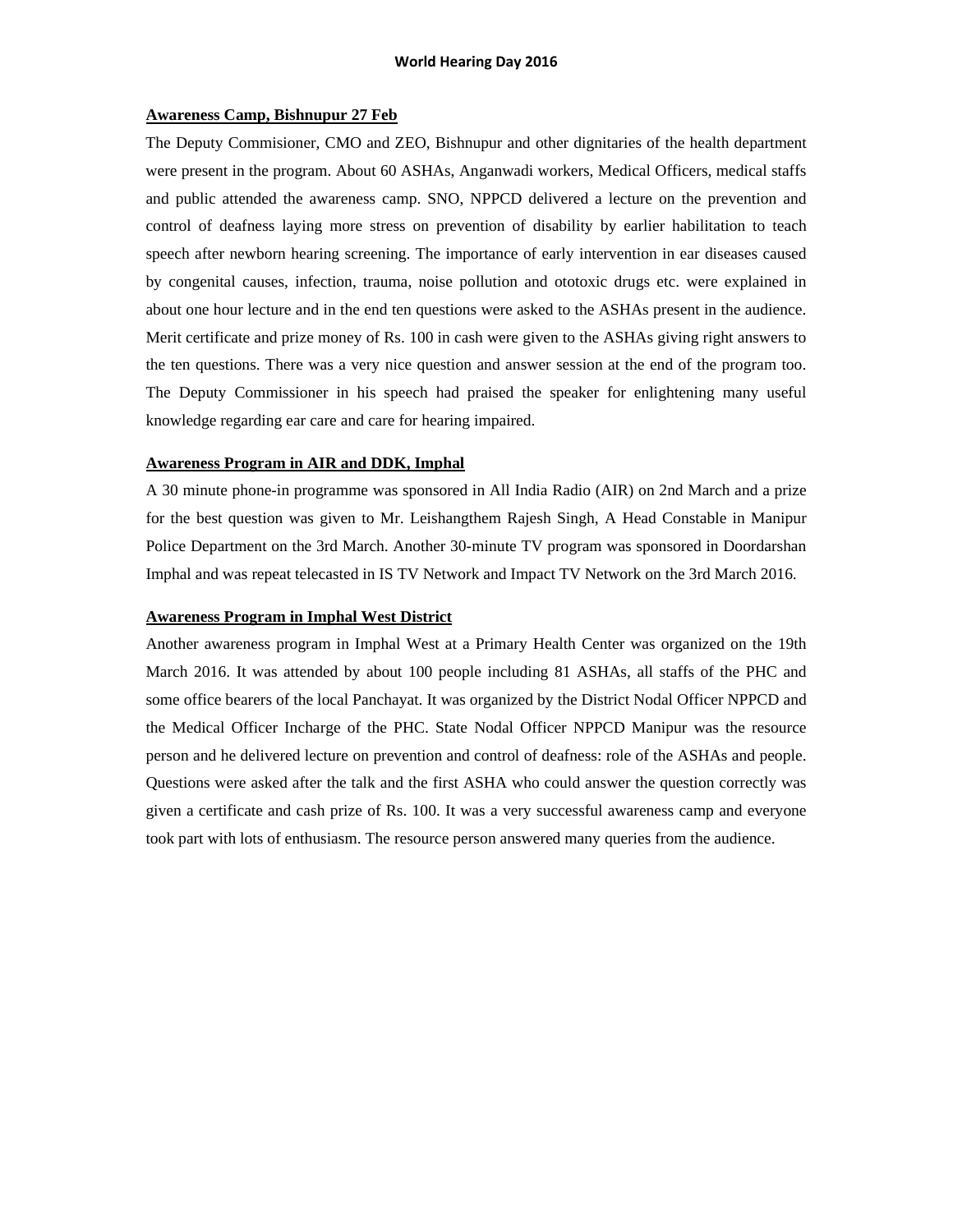## GLIMPSES OF THE ACTIVITIES











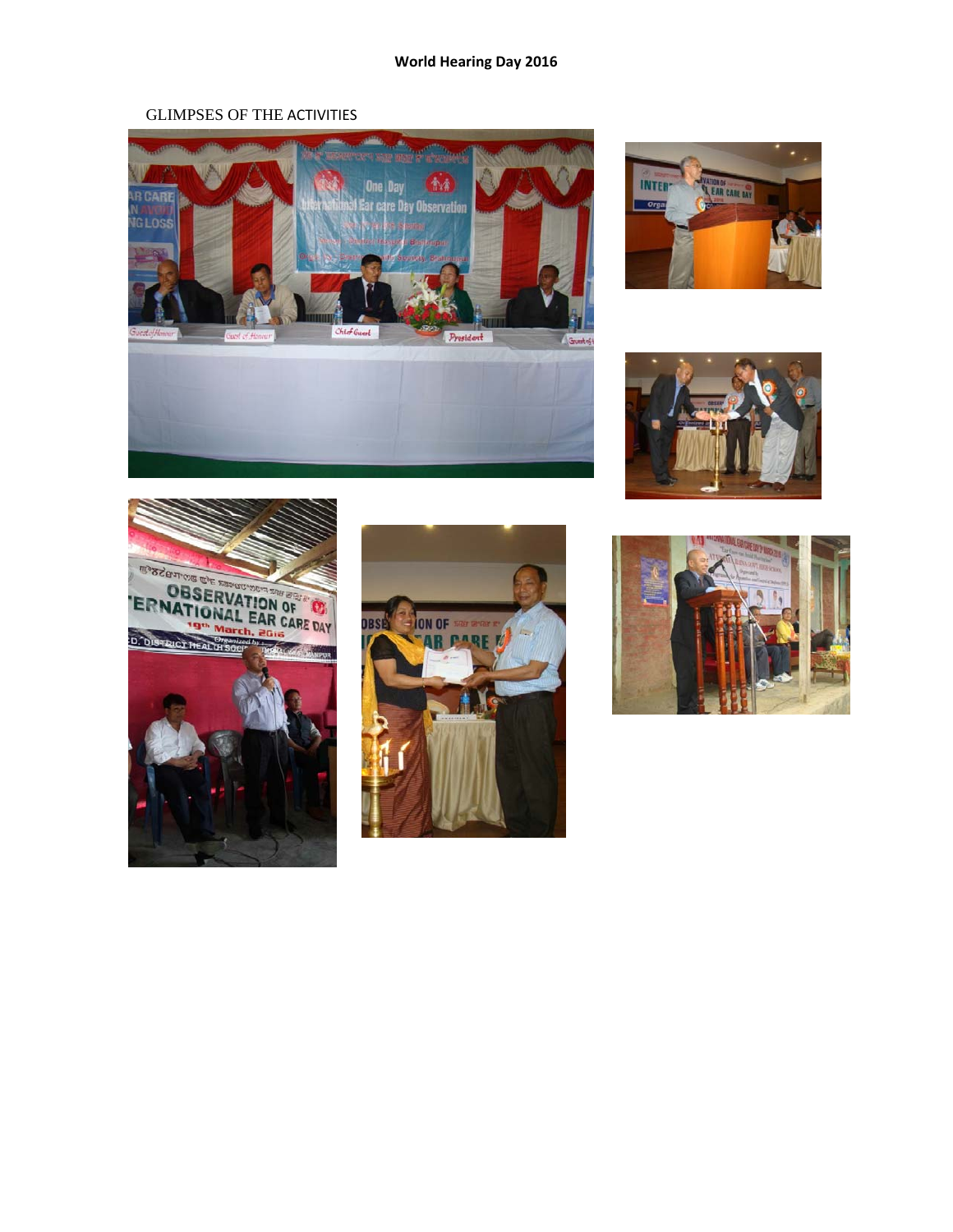# **CELEBRATING WORLD HEARING DAY THROUGH COCHLEAR IMPLANT CONCLAVE 20th Feb 2016, Maulana Azad Medical College, Delhi**

A Cochlear Implant Conclave was organized by Department of ENT, Maulana Azad Medical College on  $20<sup>th</sup>$  Feb 2016. This Conclave was organized to mark and celebrate 10 years of initiation of cochlear implant surgery in the institution as well as to celebrate World Hearing Day. The objective of the conclave was to acknowledge the cochlear implanted children and their parents. The conclave was attended by over 100 delegates including ENT specialists, audiologists, speech therapists, special educators and parents of cochlear implant children. Honorable Minister of Health, Govt. of NCT of Delhi, Shri Satyendra Kumar Jain was the Chief Guest for the Conclave. Team from Society for Sound Hearing participated actively in the Conclave.

The Conclave began with Dr. J.C. Passey, Head of Department of ENT, Maulana Azad Medical College welcoming all the delegates & parents. The first session was dedicated to interaction with the parents whose children had undergone Cochlear Implant surgery. Ms. Shilpi Narang, Special Educator individually interacted with parent and asked them about their experiences after the cochlear implantation of their children. She also tried to address the barriers and challenges that they were facing after the CI of their children.

Next, Dr. Arun Agarwal (Chairperson, Society for Sound Hearing) spoke about how the Cochlear Implant programme was initiated in the institution. He also mentioned that how the number of Cochlear Implant institutions in the country has gradually increased and that now there are 122 government approved institutions for carrying out the surgery.

Since the theme of **World Health Day 2016** is **Childhood Hearing Loss: Act Now, Here's How**, Dr. Suneela Garg (Secretary General, Society for Sound Hearing) presented a talk on this topic. She spoke about the causes of childhood hearing loss and the strategies to address them.

During the Conclave, the Head of Department of ENT of various government and private hospitals were present. They congratulated the institution for achievements & shared the status of Cochlear Implant surgery in their institutions. The audience was also sensitized about the Cochlear Implantation procedure by means of a video film.

At the conclusion of the Conclave, Honorable Minister of Health, Govt. of NCT of Delhi, Shri Satyendra Kumar Jain presented a token of appreciation to all the Cochlear Implanted children and their parents for their initiative and efforts.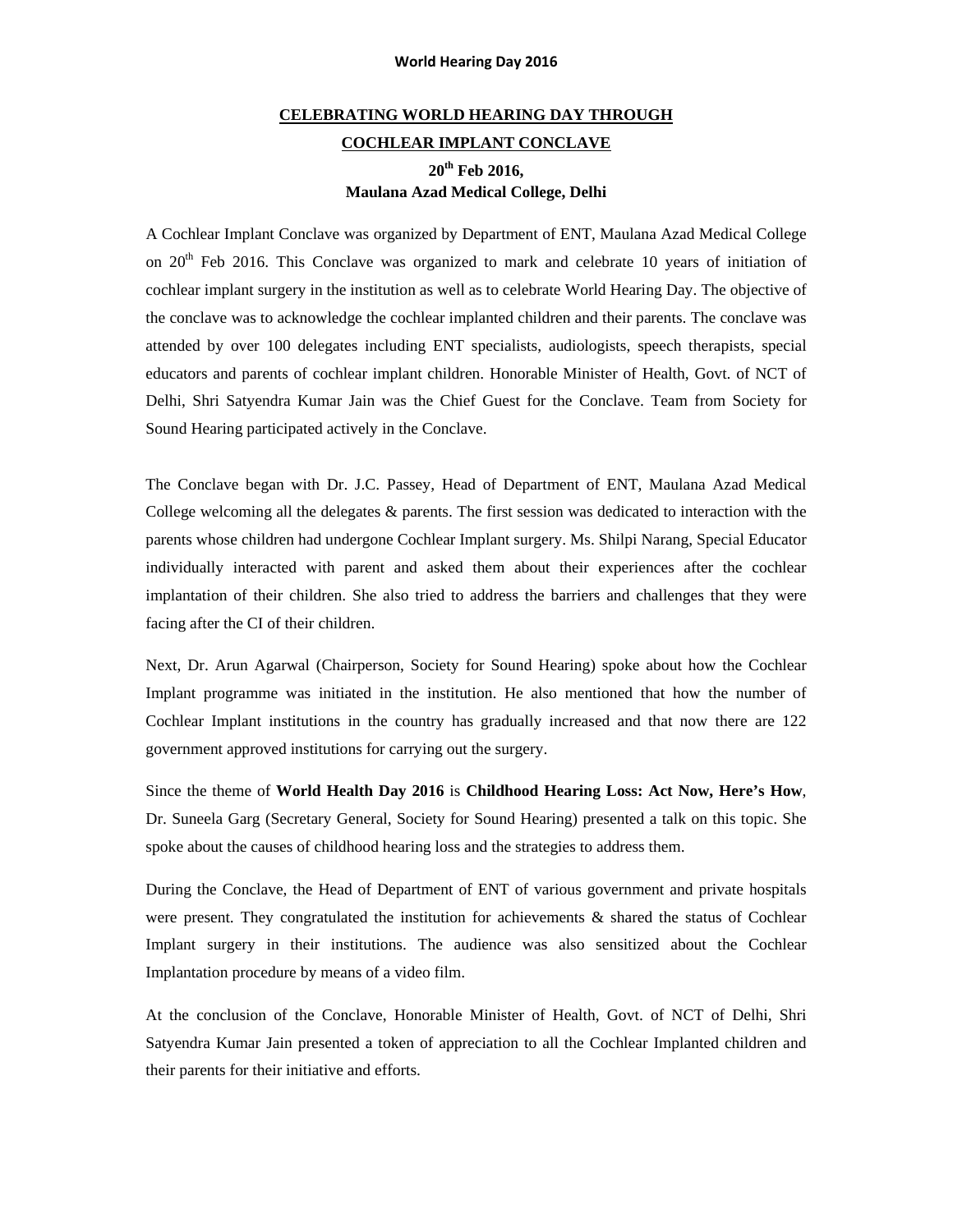

## **Ear Awareness & Sceening Camp (Jangpura, Delhi):**

*Facilitators: Ms Deeksha Khurana (Programme Officer SH2030), Ms Janki Mehta (Administrative Officer SH2030) and Dr Divya Gupta (Senior Resident, Department of ENT, Maulana Azad Medical College)*

*Field assistance: Mr Jatin Aneja*

*Target Group- Families and children living in the slums*

## *Participants: 50*

In order to spread awareness regarding ear and hearing care, a short talk was conducted. The Talk was conducted in a school run by Neev, an educational project of Nav Abhiyan (A grassroot development initiative promoting self- reliance and self esteem). The participating parents and children belong to a low socioeconomic background.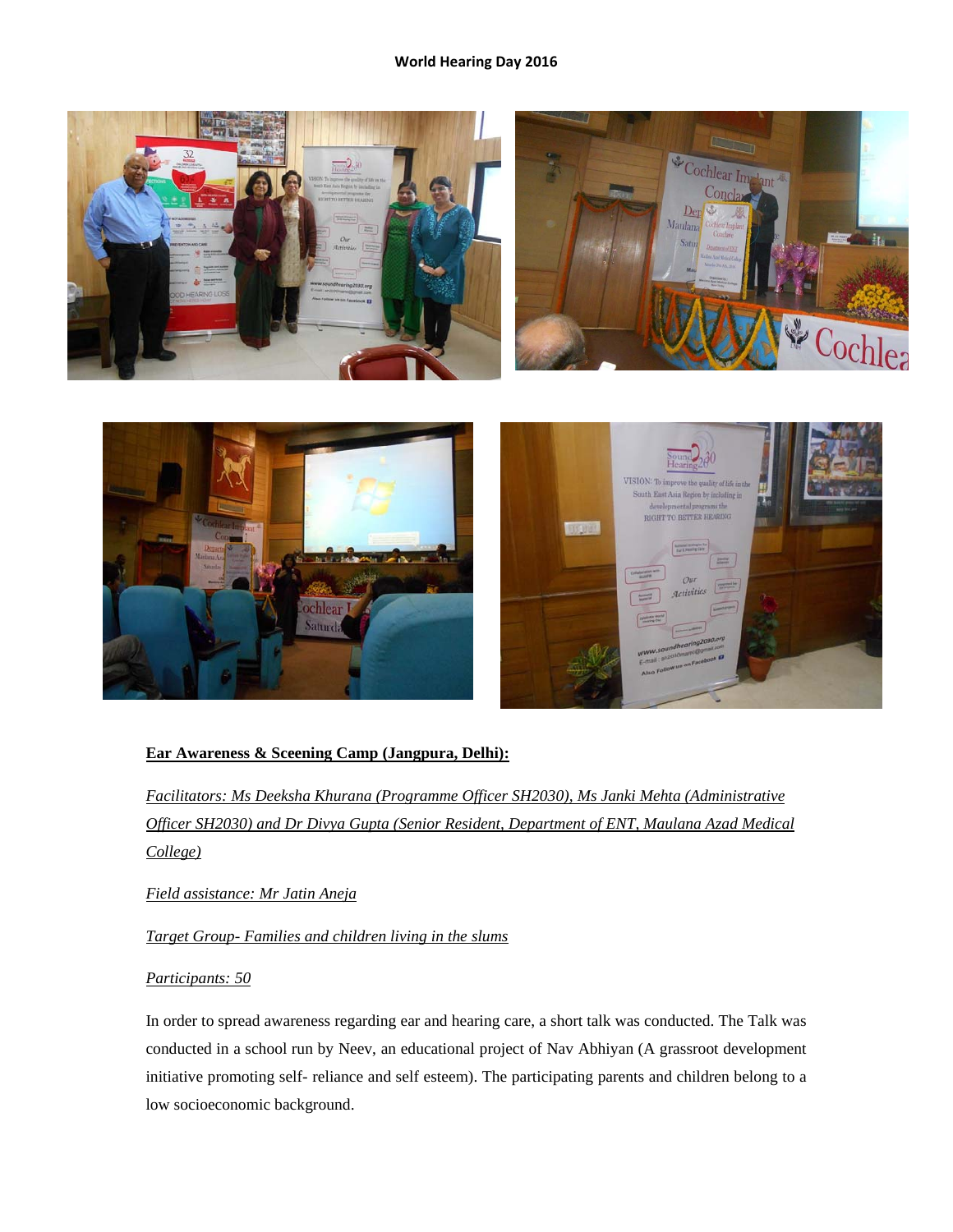Awareness talks were delivered using IEC material (Including Pamphlets, posters and flipcharts both in Hindi and English) developed by Society of Sound Hearing.

The content of the talk included commonly encountered ear problems in children, talking about various milestones which can help detect hearing loss in a child and various Do's and Don'ts related to ear care. Special mention was given to various factors that can contribute towards hearing loss in a baby and parents were also informed about significance of early screening of children for hearing loss.

The talk was interactive in nature where the questions were asked in the community and the discussion was done on the basis of the answers received. The community participated in the interactive talk actively and showed interest in listening and learning.

IEC material of Society of Sound Hearing was displayed in the school premises and distributed to the teachers of the school and the community members.

Subsequently 25 people who reported any symptoms of ear problems were screened. The necessary medication for ear wax was provided to the patients free of cost. The patients requiring further intervention were referred to Lok Nayak Hospital.

Attached are some of the photos taken at the event.



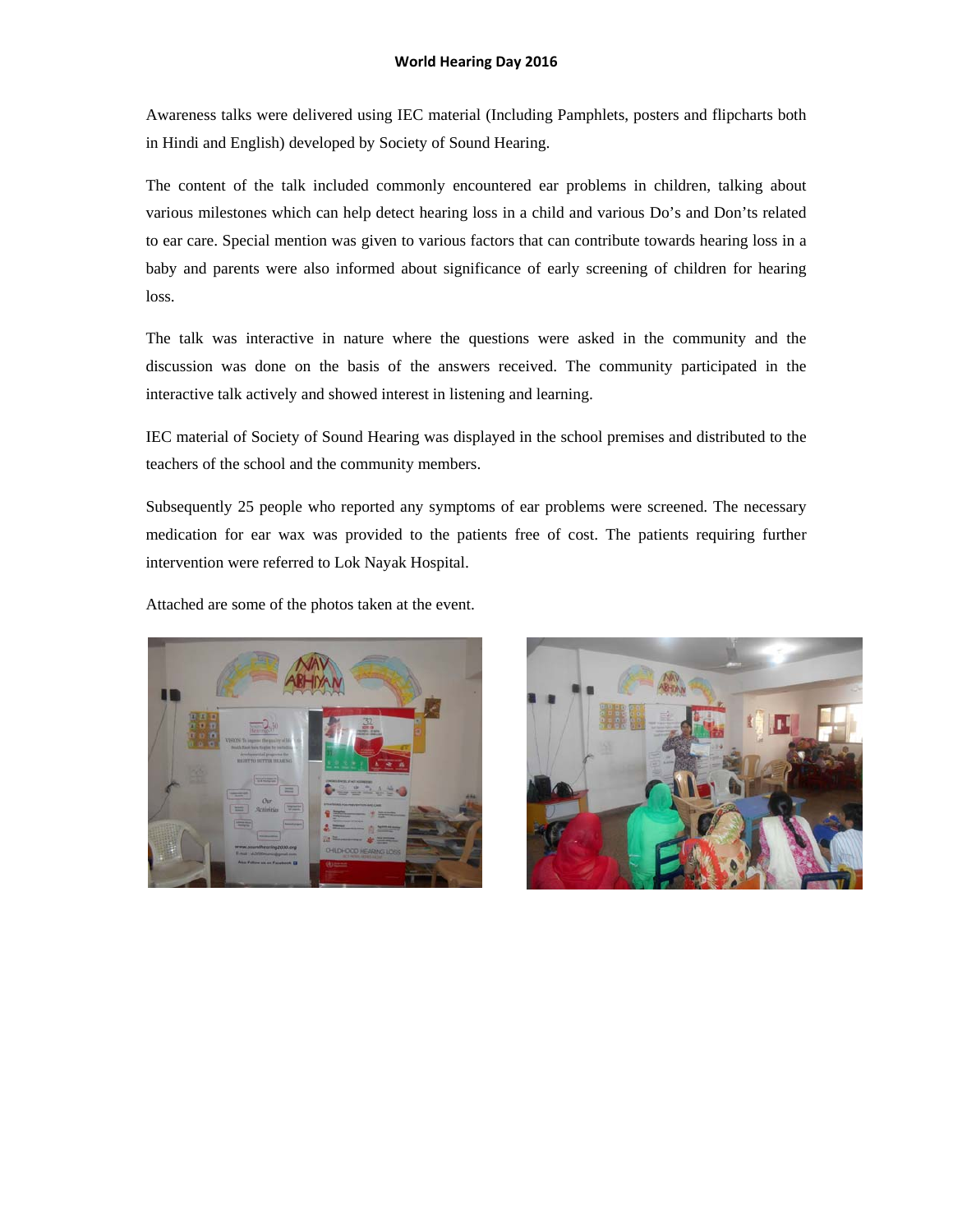



### **Ear Awareness & Screening Camp (Delhi Gate, Delhi, India):**

*Target Group- Families and children living in the urban slums Participants- 100 Facilitating Agencies- Department of Community Medicine, MAMC, Medtronic & Dr Shroff's Charity Eye Hospital Advisors- Dr A.K. Agarwal & Dr Suneela Garg Coordinators-Mr Ananth Annaswamy (Head – Shruti Program), Dr Divya Khanna (Senior Resident, Department of Community Medicine, MAMC), Ms Deeksha Khurana (Programme Officer SH2030), Ms Janki Mehta (Administrative Officer SH2030)* 

On occasion of World Hearing Day 2016, an ear awareness & screening camp was organized by Society for Sound Hearing in collaboration with Department of Community Medicine, MAMC & Medtronic at Anaganwadi Centre in Delhi Gate on 14<sup>th</sup> March 2016. In this collaborative event, the screening was carried out by community health workers from Dr Shroff's Charity Hospital who screened the beneficiaries using handheld mobile devices. The images of the ear were transferred for diagnosis to the ENT specialist at Lok Nayak Hospital, New Delhi.

As part of screening program, 100 beneficiaries were screened. 57% of the people screened were females while 43% were males. The age of the patients varied from less than 1 year to over 70 years. Maximum patients belonged to the age group of 51-60 years (17%). Nearly all the beneficiaries were from Delhi gate and nearby areas.

Out of the total people screened, 53% of the people were found to have some form of ear morbidities.

The outcome of the screening is summarized as below:-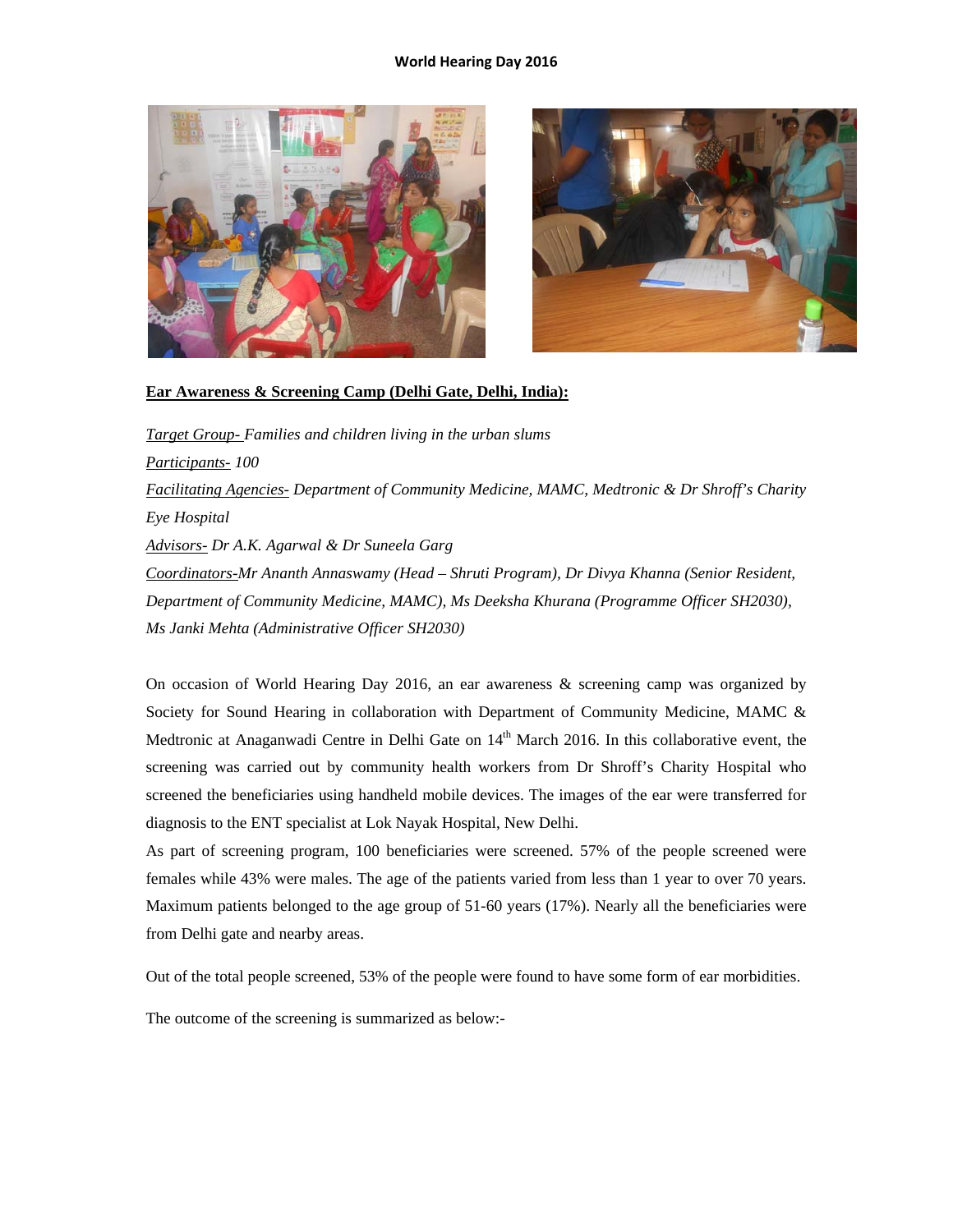

One third of the total patients screened were found to have impacted wax followed by diminishing hearing (15%) and chronic suppurative otitis media (5%).

| <b>Ear Conditions</b> | $0-1$ |   | $1-2$ 2-5 | $6 - 10$ | $11 - 20$      | $21 - 30$      | $31 - 40$      | $41 - 50$ | 51-60          | 61-70                   | > 70         | All |
|-----------------------|-------|---|-----------|----------|----------------|----------------|----------------|-----------|----------------|-------------------------|--------------|-----|
|                       |       |   |           |          |                |                |                |           |                |                         |              |     |
| <b>CSOM</b>           |       |   |           |          |                |                |                |           |                |                         |              |     |
| <b>Diminished</b>     |       |   |           |          |                |                |                | 3         | 7              |                         | 2            | 15  |
| <b>Hearing</b>        |       |   |           |          |                |                |                |           |                |                         |              |     |
| <b>Wax</b>            |       | 4 | ⇁         | 2        | 7              | $\overline{2}$ | $\overline{2}$ | 2         | 5              | $\overline{2}$          |              | 33  |
| impaction             |       |   |           |          |                |                |                |           |                |                         |              |     |
| <b>Normal</b>         |       |   | 3         | 8        | $\overline{4}$ | 13             | 8              | 6         | $\overline{4}$ |                         |              | 46  |
| <b>Grand Total</b>    | 1     | 5 | <b>10</b> | 10       | 12             | 16             | 12             | 11        | 17             | $\overline{\mathbf{4}}$ | $\mathbf{2}$ | 100 |

The age wise distribution of patients as per their ear morbidities is summarized as below:-

All the beneficiaries screened were counselled by interns from Maulana Azad Medical College, Delhi. The patients who were found to be suffering from ear problems were provided medication free of cost through Department of Community Medicine, MAMC. Twenty percent of the patients required further intervention and were referred to Department of ENT, Lok Nayak Hospital, New Delhi.

A role play was performed by the interns of MAMC to raise awareness about ear care in the community. The content of the talk included commonly encountered ear problems in children, talking about various milestones which can help detect hearing loss in a child and various Do's and Don'ts related to ear care.

Attached are some of the photos taken at the event.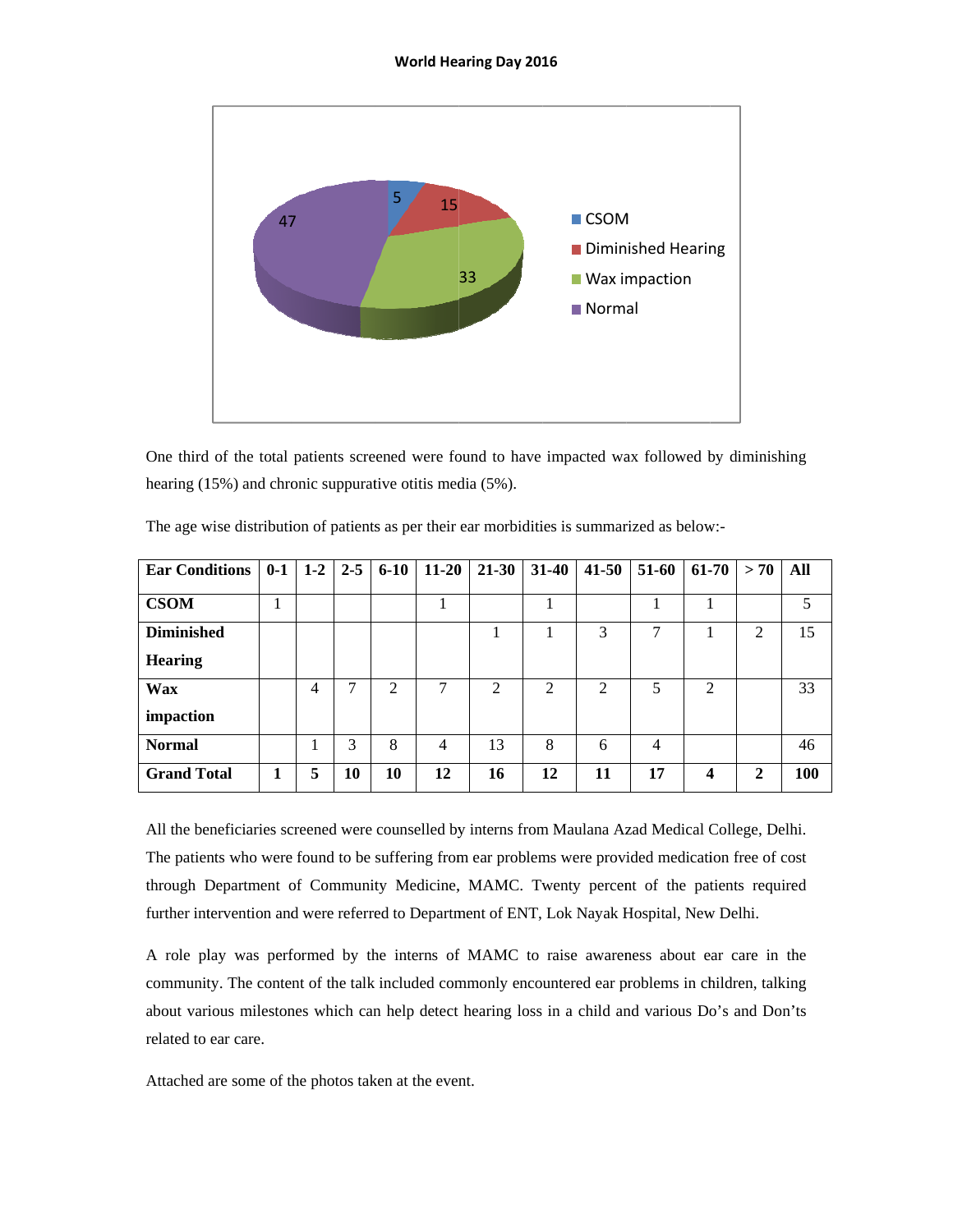







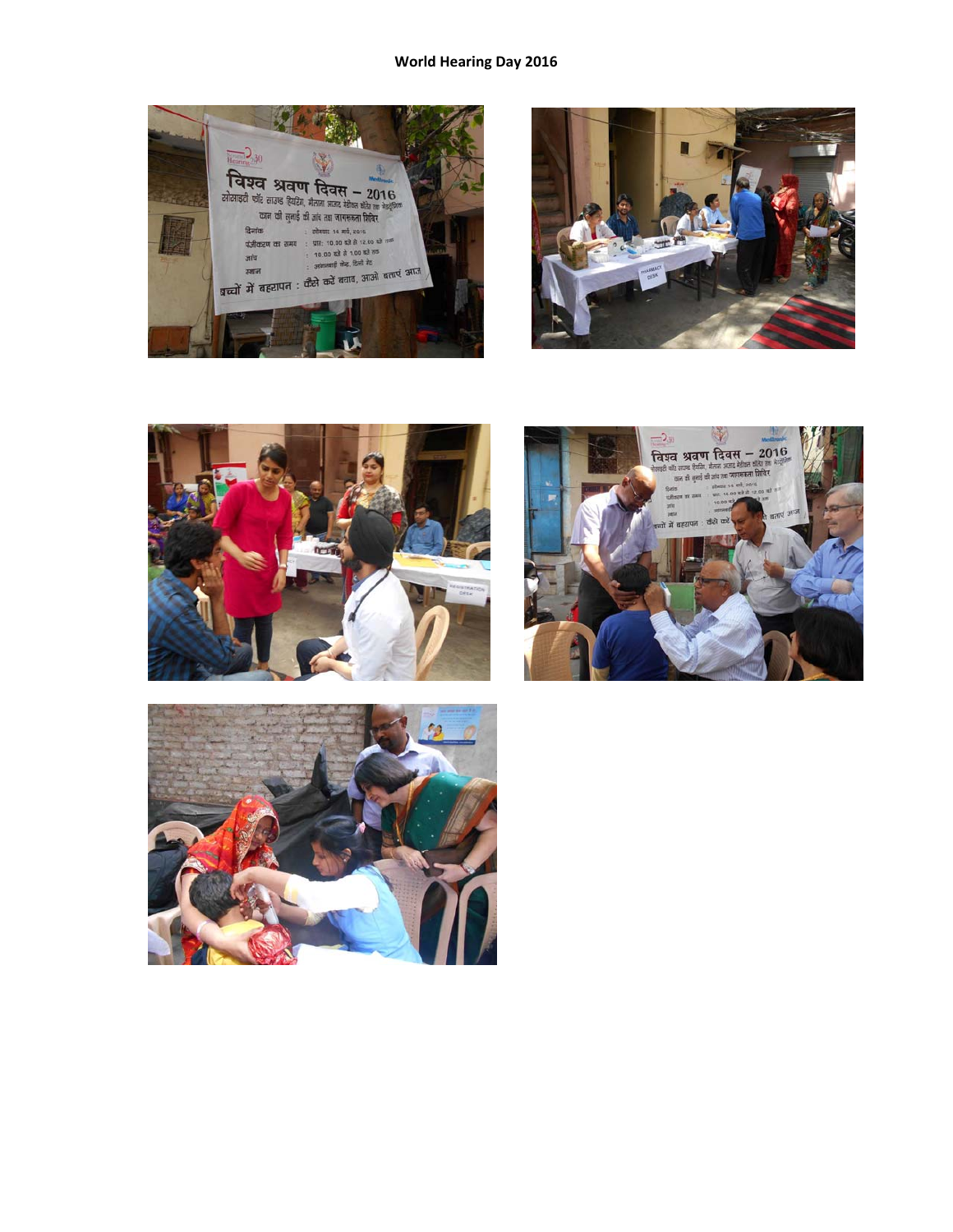## **Double Helical Conclave & National Health Awards (Delhi, India):**

Sound Hearing 2030 Team participated in Double Helical Conclave and Health Awards at Hotel Ashok on 19th March 2016. Dr Agarwal delivered a talk on "Noise Induced Hearing Loss" and Dr Suneela Garg presented a talk on "Childhood Hearing Loss: Act now, here's how".









# **Quiz in collaboration with Department of Community Medicine, Maulana Azad Medical College, Delhi, India**

On occasion of World Health Day, Sound Hearing 2030 partnered with Dept of Community Medicine, Maulana Azad Medical College, New Delhi and organized a quiz on Beat: Diabetes on 7th April 2016. As part of this event, the audience was sensitized about Society for Sound Hearing and its activities.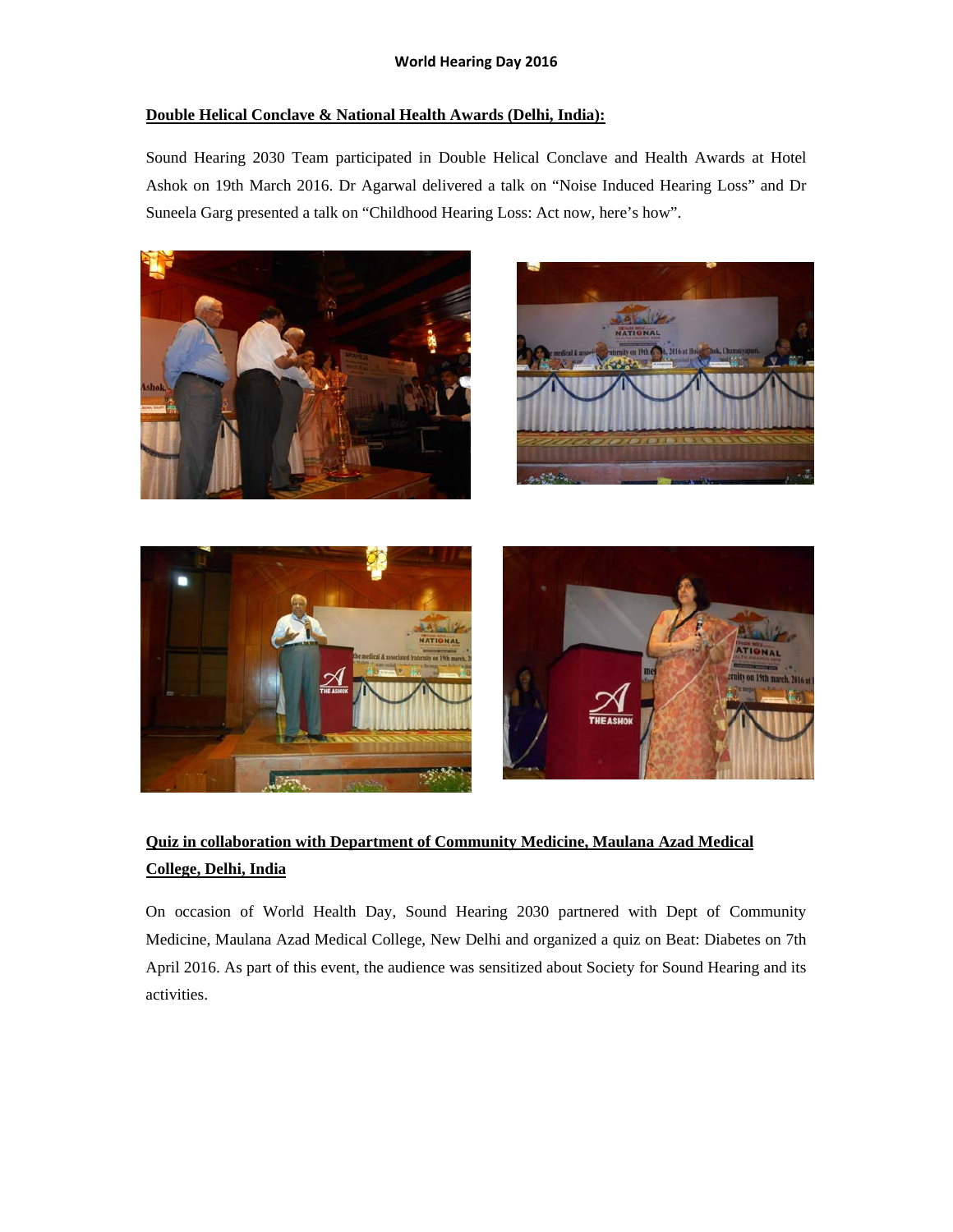

## **Ear Awareness Programme (Amar Jyoti Rehabilitation & Research Centre, Delhi):**

*Facilitators: Ms Deeksha Khurana (Programme Officer SH2030), Ms Janki Mehta (Administrative Officer SH2030), Dr Divya Khanna (Senior Resident, Department of Community Medicine, Maulana Azad Medical College) and interns*

*Field assistance: Mr Jatin Aneja*

*Target Group- Specially abled children from classes VI-VIII*

## *Participants: 100*

In order to spread awareness regarding ear and hearing care, a programme was conducted in Amar Jyoti Rehabilitation & Research Centre, Delhi. The participants were specially abled children from Classes VI to VIII.

A role play was performed by the interns of MAMC to raise awareness about ear care in the community. The content of the play included commonly encountered ear problems in children, various milestones which can help detect hearing loss in a child and various Do's and Don'ts related to ear care.